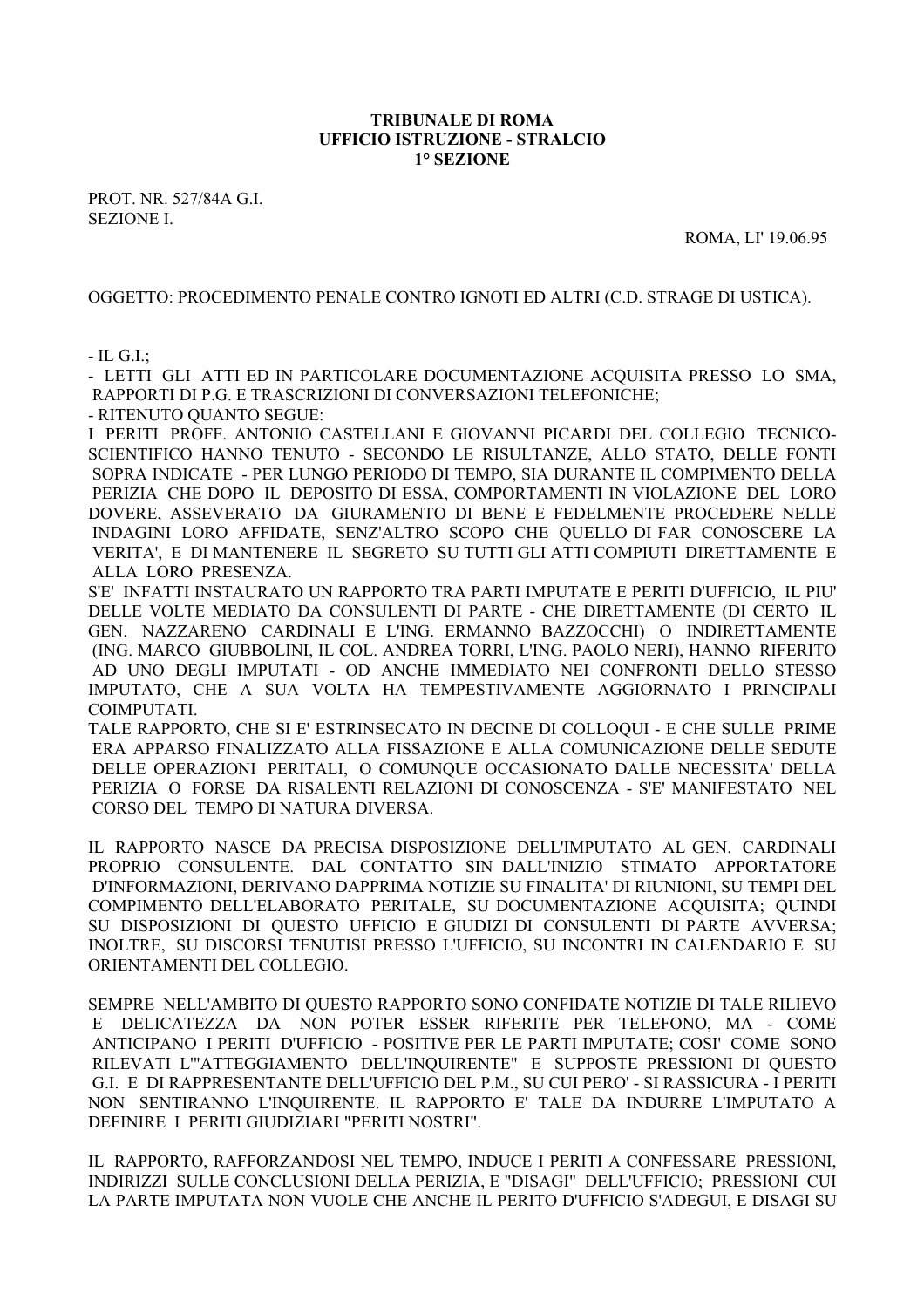CUI I PERITI, COME ASSICURANO, "NON DEFLETTERANNO DI UNA VIRGOLA", E MANTERRANNO LE LORO POSIZIONI.

IL RAPPORTO, DA ULTIMO, DIVIENE TALE DA SERVIRE NON SOLO PER INFORMARE ED ASSICURARE LE PARTI IMPUTATE, MA ANCHE PER ESPRIMERE - COSI' MANIFESTANDO DI CONOSCERE ATTI ASSOLUTAMENTE ALLO STATO SEGRETI - A QUESTE IL RISENTIMENTO PER LA CONDOTTA DEL GEN. STELIO NARDINI, PRESSO CUI SAREBBERO STATI **SEQUESTRATI** 

DOCUMENTI CHE AVREBBERO COMPROMESSO LA DI LORO AZIONE PERITALE.

IL RAPPORTO, D'ALTRA PARTE, APPARE COSI' RISALENTE CHE IN DUE DOCUMENTI SEQUESTRATI PRESSO IL GEN. NARDINI - NON SOTTOSCRITTI MA DATATI RISPETTIVAMENTE 20 MAGGIO E 27.06.91, AI PRIMI PASSI CIOE' DELLA PERIZIA, ALLORCHE' EMERGEVANO DIFFICOLTA' NELLA COMPRENSIONE DEL SISTEMA NADGE - RISULTANO VALUTAZIONI E PREVISIONI DI CONTATTI CON IL PERITO PICARDI. A COSTUI INFATTI, CON IL QUALE SI AFFERMA ESISTERE UN RAPPORTO DI COLLABORAZIONE, SI DOVREBBE SUGGERIRE DI FORMULARE AL GIUDICE LA RICHIESTA DI NOMINA COME AUSILIARI DI ESPERTI NATO DELLA D.A., ANZICHE' AI DIFENSORI DEGLI IMPUTATI.

IL RAPPORTO, IN VERO, E' DIMOSTRATO DA FONTI, COME RILEVA IL P.M., NON DIRETTE. NON V'E' PERO', ALLO STATO, UNA STRUMENTAZIONE PER UN'ULTERIORE IMMEDIATA VERIFICA DELL'ATTENDIBILITA' DELLA SITUAZIONE PROBATORIA ACQUISITA. NON SI PUO' PROCEDERE ALL'INTERPELLO DEGLI STESSI PERITI, SIA PERCHE' TALI PROCEDURE NON APPAIONO ESPRESSAMENTE PREVISTE, NE' SEMBRA SI POSSA PER ANALOGIA APPLICARE UNA PROCEDURA DI INTERROGATORIO CON DIFESA PER SOGGETTI ASSIMILABILI AD INCOLPATI.

NON SI PUO' PROCEDERE AD INTERROGATORIO DEGLI IMPUTATI E DEI CONSULENTI INDAGATI NEL PROCEDIMENTO COLLEGATO CON RITO NUOVO A CARICO DI CARDINALI ED ALTRI, O DEL GEN. NARDINI DEPOSITARIO DEL DOCUMENTO SOPRA CITATO; E CIO' SIA PERCHE' TALE ATTIVITA' COMPORTEREBBE IMMEDIATAMENTE LA DISSECRETAZIONE DI INTERCETTAZIONI TELEFONICHE TUTTORA IN CORSO, DI RILEVANZA PER IL PROGRESSO DELL'INCHIESTA; SIA PERCHE' DI FATTO OGNI INTERROGATORIO E' IMPOSSIBILE IN QUESTO TORNO DI TEMPO A CAUSA DELL'AGITAZIONE IN CORSO DEGLI AVVOCATI E DEI PROCURATORI.

SI RITIENE POI CHE - ANCHE SE LE DICHIARAZIONI SUL RAPPORTO PROVENGONO DA PERSONE FISIOLOGICAMENTE PORTATE AD UNA VISIONE DI PARTE DEGLI EVENTI O DA ANONIMO, ANCH'ESSO DI CERTO VICINO ALLE PARTI - NON V'E' ALCUNA INDICAZIONE POSITIVA, ALLO STATO, CHE PORTI A STIMARE CHE TUTTI COSTORO ABBIANO INTESO DIFFAMARE, OD ANCHE MILLANTARE O CALUNNIARE, I PERITI DI CUI RIPORTANO O PREVEDONO LE CONDOTTE; NE' APPARE ALCUNA RAGIONEVOLE CONSIDERAZIONE CHE INDUCA A PRESUMERE TALI INTENTI. TANTO PIU' CHE, SE TALI INTENTI FOSSERO CONFORMI AL VERO, I PREDETTI AVREBBERO OPERATO A DANNI DI QUEL COLLEGIO - O DI MEMBRI DI ESSO - CHE HA CONCLUSO IN TERMINI SOSTANZIALMENTE CONFORMI A QUELLI DELLA MAGGIORANZA DELLE CONSULENZE DELLE PRINCIPALI PARTI IMPUTATE.

SI RITIENE, IN CONCLUSIONE, CHE LE CONDOTTE SOPRA SPECIFICATE DEBBANO COMPORTARE, NELLA LETTERA E NELLO SPIRITO DELLA NORMA, LA REVOCA SIC ET SIMPLICITER DI QUEI PERITI, ESSENDO VENUTO MENO IL RAPPORTO DI FIDUCIA DELL'UFFICIO NEI LORO CONFRONTI. REVOCA PERALTRO IMPLICITAMENTE CHIESTA, QUANTO MENO PER IL SETTORE DEGLI ESPERTI IN RADARISTICA, DALLO STESSO P.M. LI' OVE VIENE DA QUESTO UFFICIO FORMULATA LA RICHIESTA DI NUOVI ACCERTAMENTI PERITALI IN TALE MATERIA, DA NON AFFIDARE PERO' AI PRECEDENTI PERITI. REVOCA SEMPRE ALLO STATO, GIACCHE' OVE FOSSE IN ULTERIORE FASE DIMOSTRATA LA FALSITA' DELLE DICHIARAZIONI E DEI DOCUMENTI SOPRA CITATI, RIPROPONIBILE SAREBBE UNA RICONFERMA DEI PERITI IN QUESTIONE. - SENTITO IL PARERE DEL P.M.;